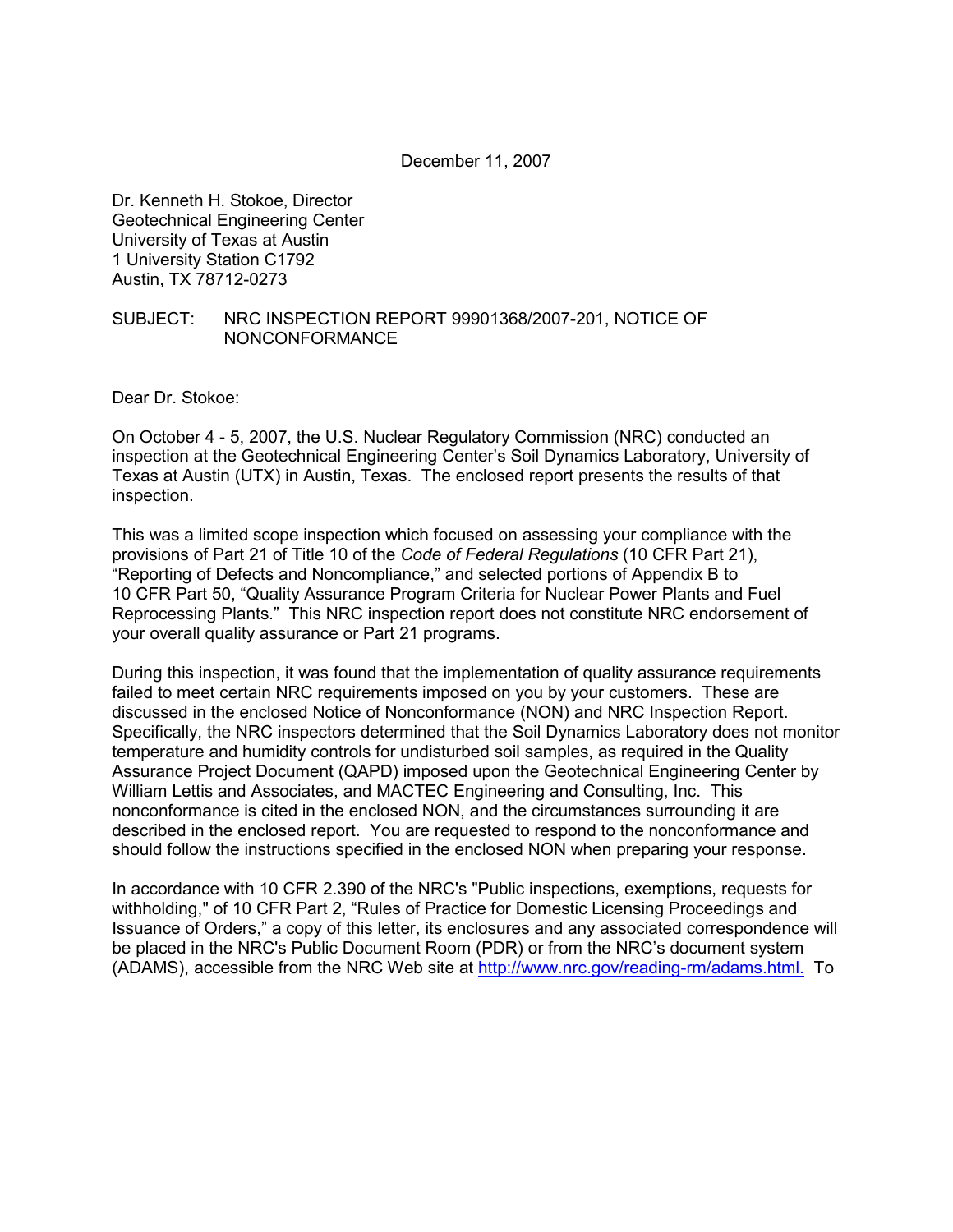the extent possible, your response should not include any personal privacy, proprietary, or safeguards information so that it can be made available to the Public without redaction.

Sincerely,

Juan D. Peralta, Chief */RA/*  Quality and Vendor Branch 1 Division of Construction Inspection & Operational Programs Office of New Reactors

Docket No. 99901368

Enclosures:

- 1. Notice of Nonconformance
- 2. Inspection Report No. 99901368/2007-201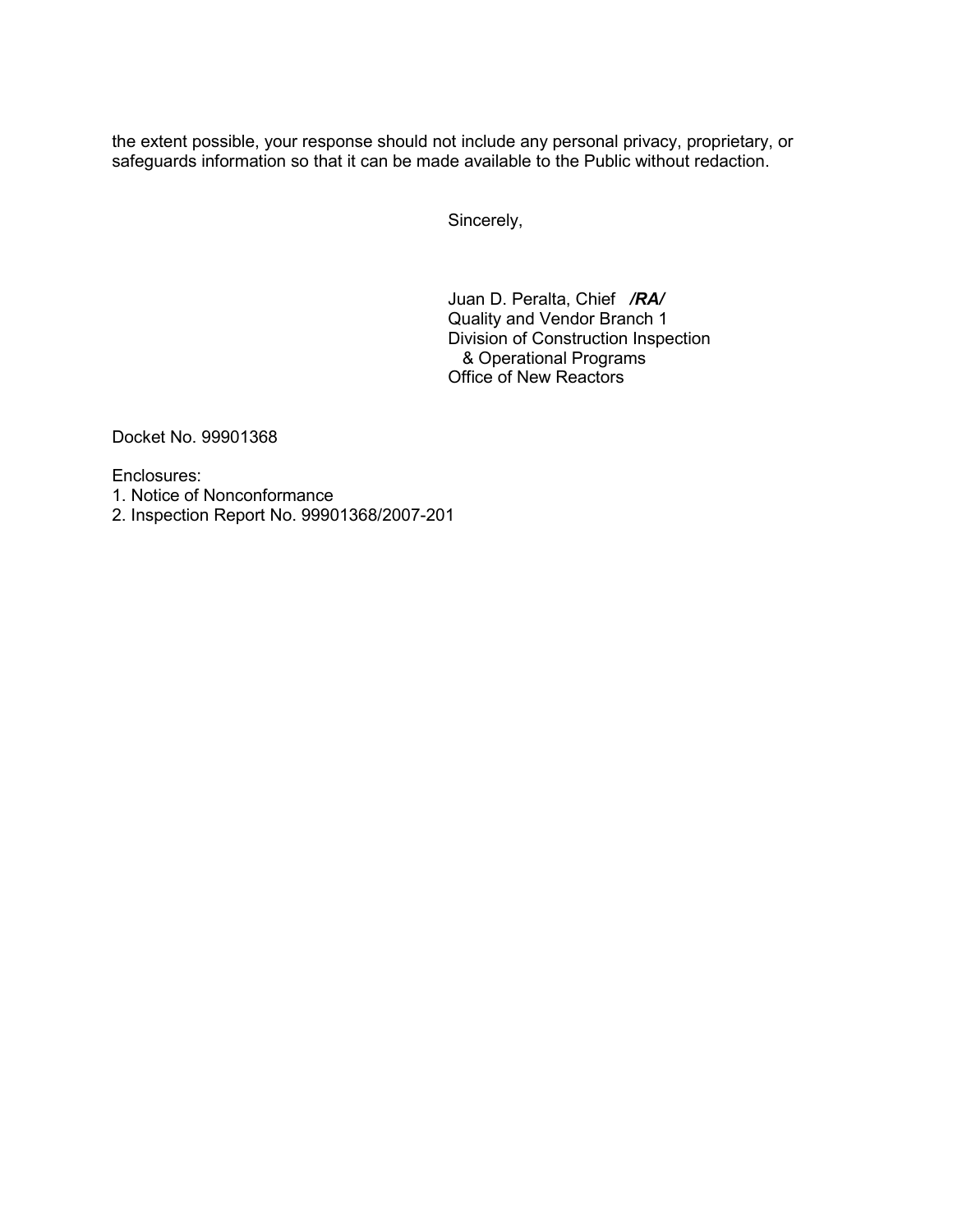K. H. Stokoe - 2 - 2 -

the extent possible, your response should not include any personal privacy, proprietary, or safeguards information so that it can be made available to the Public without redaction.

Sincerely,

Juan D. Peralta, Chief */RA/* Quality and Vendor Branch 1 Division of Construction Inspection & Operational Programs Office of New Reactors

Docket No. 99901368

Enclosures:

1. Notice of Nonconformance

2. Inspection Report No. 99901368/2007-201

#### DISTRIBUTION:

YLi **MConcepcion GGalletti JPeralta** WBieganousky WWang

#### **ADAMS ACCESSION NO: ML073470929**

|             | <b>Check for ADAMS:</b> $\blacksquare$ Public | $\sqcap$ Non-Public | $\sqcap$ Sensitive | $\blacksquare$ Non-Sensitive |               |  |
|-------------|-----------------------------------------------|---------------------|--------------------|------------------------------|---------------|--|
| <b>OFC</b>  | CQVP:DCIP:NRO                                 |                     | RGS2:DSER:NRO      | CQVP:DCIP:NRO                | CQVP:DCIP:NRO |  |
| <b>NAME</b> | <b>MConcepcion</b>                            | YLi                 |                    | GGalletti                    | JPeralta      |  |
| <b>DATE</b> | 11/16/07                                      | 11/17/07            |                    | 12/11/07                     | 12/11/07      |  |
|             |                                               |                     |                    |                              |               |  |

**OFFICIAL RECORD COPY**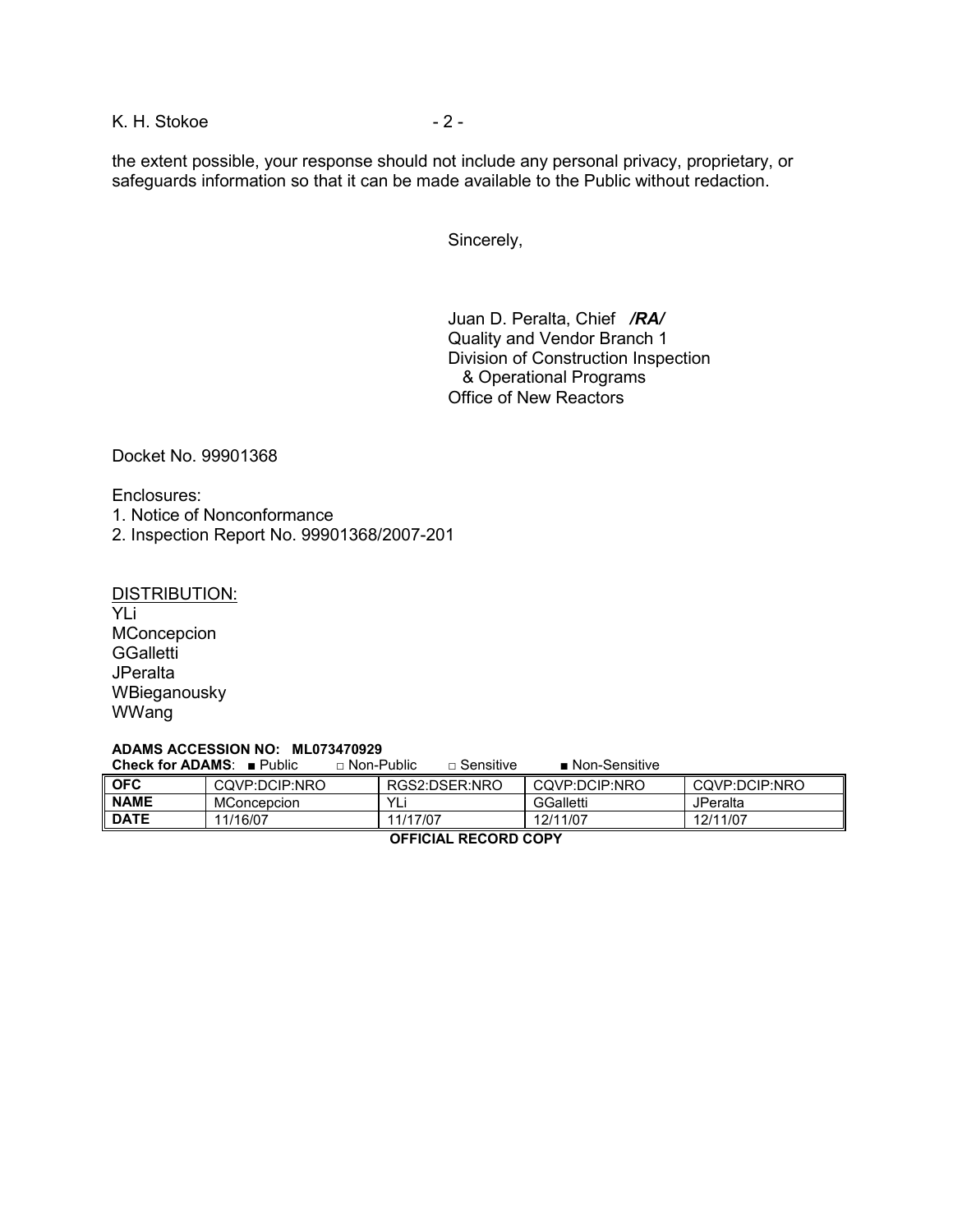# **NOTICE OF NONCONFORMANCE**

1 University Station C1792 Austin, TX 78712-0273

University of Texas at Austin Docket Number 99901368 Geotechnical Engineering Center **Inspection Report Number 2007-201** 

Based on the results of a Nuclear Regulatory Commission (NRC) inspection conducted October 4-5, 2007, of activities performed at the Geotechnical Engineering Center's Soil Dynamics Laboratory, University of Texas at Austin (UTX), it appears that certain activities were not conducted in accordance with NRC requirements which were contractually imposed upon the Soil Dynamics Laboratory by William Lettis and Associates, and MACTEC Engineering and Consulting, Inc.

A. Criterion XIII, "Handling, Storage, and Shipping," of Appendix B to 10 CFR Part 50, states in part that, "When necessary for particular products, special protective environments, such as inert gas atmosphere, specific moisture content levels, and temperature levels, shall be specified and provided."

MACTEC Engineering and Consulting, Inc., Quality Assurance Project Document (QAPD) states, in part, that the requirements of Subpart 2.20 of NQA-1-1994, titled "Quality Assurance Requirements for Subsurface Investigations for Nuclear Power Plants," were applicable to the Geotechnical Engineering Center's Soil Dynamics Laboratory scope of work. Subsection 5.2.3 of NQA-1-1994 states, in part, that undisturbed samples shall be stored in a controlled environment in which the ambient temperature and humidity are maintained at predetermined levels.

Contrary to the above:

During the tour of the Geotechnical Engineering Center's Soil Dynamics Laboratory facilities, the NRC inspectors observed that the laboratory does not monitor temperature and humidity controls for the soil samples, as required in the MACTEC's QAPD. This issue has been identified as Nonconformance 99901368/2007-201-01.

Please provide a written statement or explanation to the U.S. Nuclear Regulatory Commission, ATTN: Document Control Desk, Washington, D.C. 20555-0001, with a copy to the Chief, Quality and Vendor Branch 1, Division of Construction Inspection and Operational Programs, Office of New Reactors, within 30 days of the date of the letter transmitting this Notice of Nonconformance. This reply should be clearly marked as a "Reply to a Notice of Nonconformance" and should include: (1) a description of steps that have been or will be taken to correct this item; (2) a description of steps that have been or will be taken to prevent recurrence; and (3) the dates your corrective action and preventive measures were or will be completed. Where good cause is shown, consideration will be given to extending the response time.

Because your response will be made available electronically for public inspection in the NRC Public Document Room or from the NRC's Agency-wide Document Access and Management System (ADAMS), to the extent possible, it should not include any personal privacy, proprietary,

ENCLOSURE 1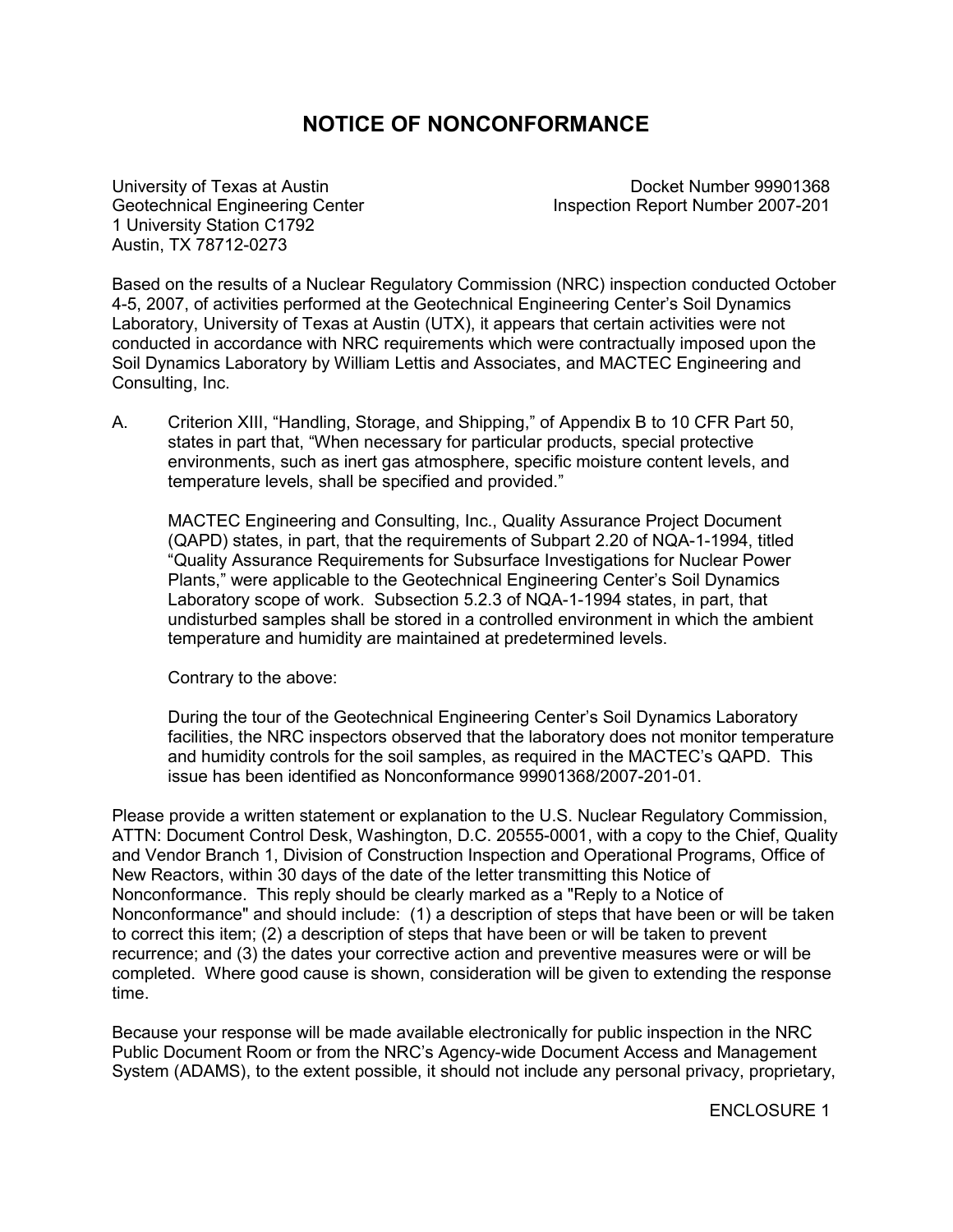or safeguards information so that it can be made available to the public without redaction. ADAMS is accessible from the NRC Web site at http://www.nrc.gov/reading-rm/adams.html. If personal privacy or proprietary information is necessary to provide an acceptable response, then please provide a bracketed copy of your response that identifies the information that should be protected and a redacted copy of your response that deletes such information. If you request withholding of such material, you must specifically identify the portions of your response that you seek to have withheld and provide in detail the bases for your claim of withholding (e.g., explain why the disclosure of information will create an unwarranted invasion of personal privacy or provide the information required by 10 CFR 2.390(b) to support a request for withholding confidential commercial or financial information). If safeguards information is necessary to provide an acceptable response, please provide the level of protection described in 10 CFR 73.21.

Dated at Rockville, Maryland this 11th day of December 2007.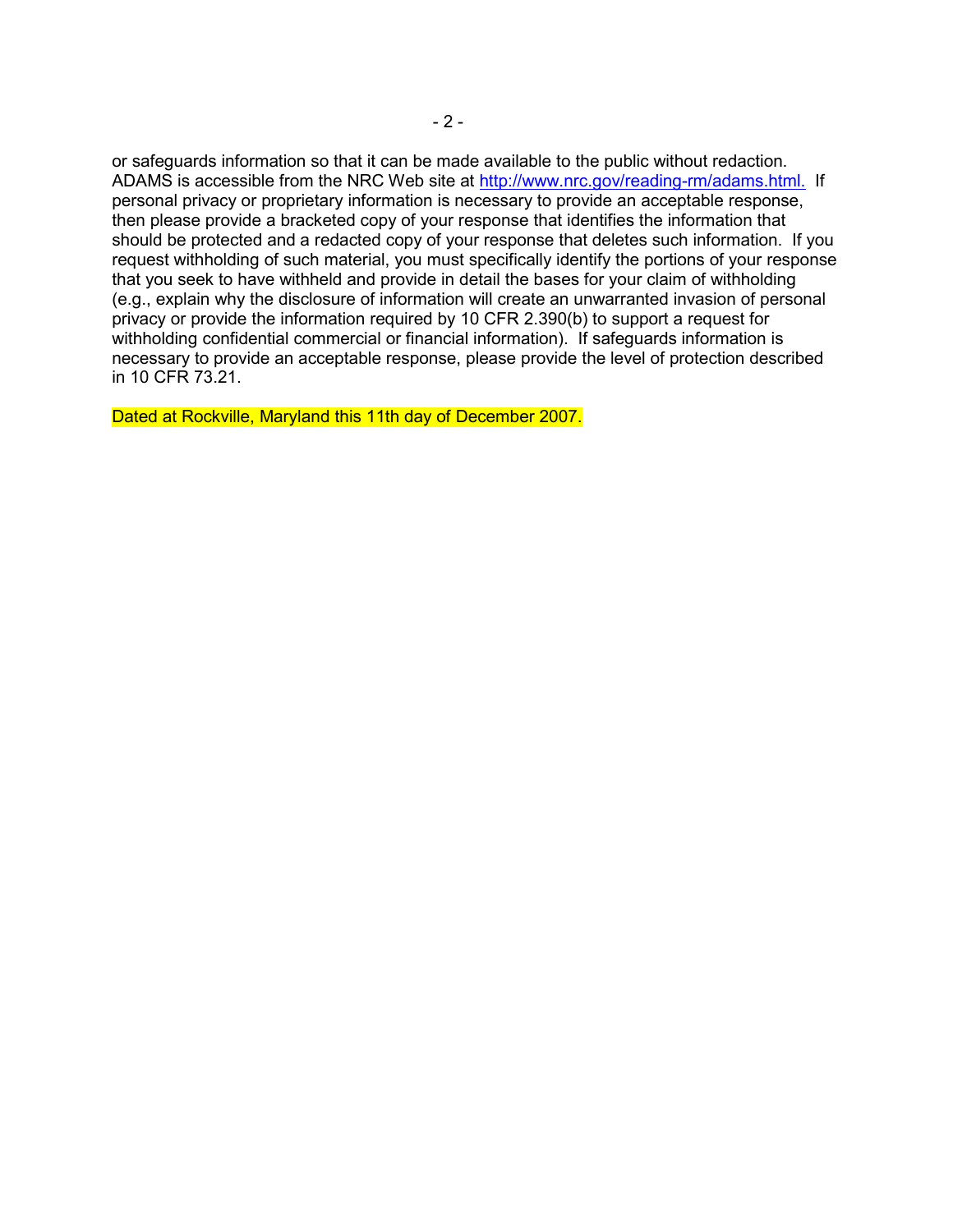## **U.S. NUCLEAR REGULATORY COMMISSION OFFICE OF NEW REACTORS DIVISION OF CONSTRUCTION INSPECTION AND OPERATIONAL PROGRAMS**

# **VENDOR INSPECTION REPORT**

| Report No:               |                                                      | 99901368/2007-201                                                                                                                                                                                                                                                                                                                                                                                       |          |  |  |
|--------------------------|------------------------------------------------------|---------------------------------------------------------------------------------------------------------------------------------------------------------------------------------------------------------------------------------------------------------------------------------------------------------------------------------------------------------------------------------------------------------|----------|--|--|
| Organization:            |                                                      | University of Texas at Austin<br><b>Geotechnical Engineering Center</b><br>Civil, Architectural and Environmental Engineering Department<br>1 University Station C1792<br>Austin, TX 78712-0273                                                                                                                                                                                                         |          |  |  |
| Vendor Contact:          |                                                      | Dr. Kenneth H. Stokoe, Director<br><b>Geotechnical Engineering Center</b><br>Civil, Architectural and Environmental Engineering Department<br>1 University Station C1792<br>Austin, TX 78712-0273<br>(512) 232-3689                                                                                                                                                                                     |          |  |  |
| Nuclear Industry:        |                                                      | The Geotechnical Engineering Center's Soil Dynamics Laboratory<br>has developed a combined torsional shear/resonant column<br>system used for Resonant Column Torsional Shear (RCTS) testing<br>of soil and rock samples. The results of this test are used as input<br>to develop a site-specific ground motion response spectrum. This<br>service is being provided to future NRC license applicants. |          |  |  |
| <b>Inspection Dates:</b> |                                                      | October 4 - 5, 2007                                                                                                                                                                                                                                                                                                                                                                                     |          |  |  |
| Inspection Team Leader:  |                                                      | Milton Concepcion, DCIP/NRO                                                                                                                                                                                                                                                                                                                                                                             |          |  |  |
| Inspectors:              |                                                      | Greg Galletti, DCIP/NRO<br>Juan D. Peralta, DCIP/NRO<br>Weijun Wang, NRO/DSER/RGS<br>Yong Li, NRO/DSER/RGS<br>Wayne Bieganousky, NRO/DSER/RGS                                                                                                                                                                                                                                                           |          |  |  |
| Approved By:             | /RA/                                                 |                                                                                                                                                                                                                                                                                                                                                                                                         | 12/11/07 |  |  |
|                          | Juan Peralta, Chief<br><b>Office of New Reactors</b> | Quality & Vendor Branch 1<br>Division of Construction Inspection & Operational Programs                                                                                                                                                                                                                                                                                                                 | Date     |  |  |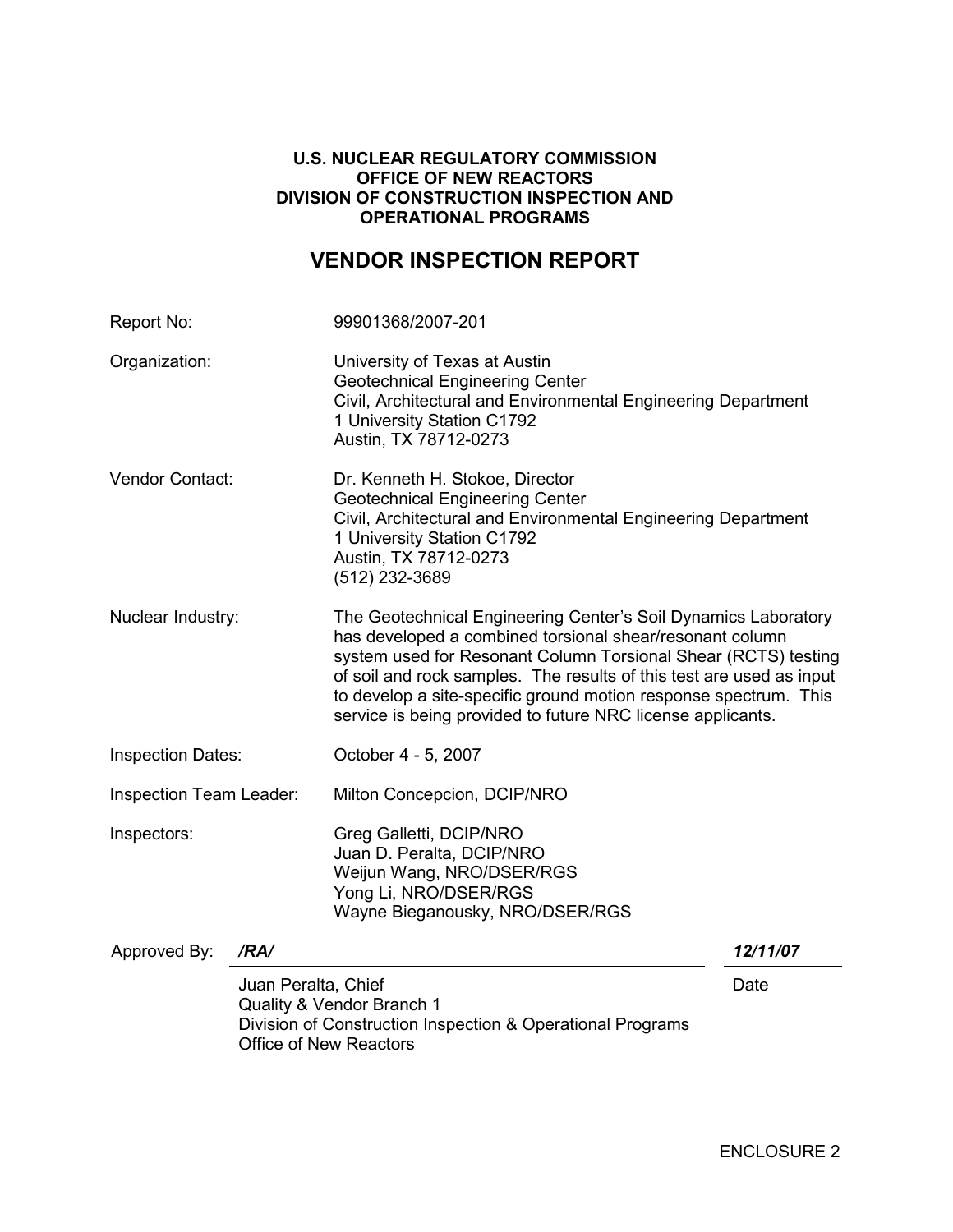# **1.0 INSPECTION SUMMARY**

The purpose of this NRC inspection was to review selected portions of the quality assurance (QA) and 10 CFR Part 21 (Part 21) controls that the Geotechnical Engineering Center's Soil Dynamics Laboratory has implemented. The Soil Dynamics Laboratory has been subcontracted by William Lettis and Associates (WLA), and MACTEC Engineering and Consulting, Inc., for the conduct of Resonant Column Torsional Shear (RCTS) testing of soil samples. This work is considered safety-related and, as a result, QA requirements were imposed on the Soil Dynamics Laboratory by WLA through MACTEC's QAPD. The NRC inspection focused on quality activities affecting previous engineering tests and analyses that the Soil Dynamics Laboratory has performed to support Early Site Permit (ESP) and Combined License (COL) applications. The inspection was conducted in the Soil Dynamics Laboratory facilities at the University of Texas (UTX) in Austin, Texas. The NRC inspection bases were:

- Appendix B, "Quality Assurance Criteria for Nuclear Power Plants and Fuel Reprocessing Plants," to Part 50 of Title 10 of the *Code of Federal Regulations*, and
- 10 CFR Part 21, "Reporting of Defects and Noncompliance."

# 1.1 VIOLATIONS

No violations were identified during this inspection.

1.2 NONCONFORMANCES

Nonconformance 99901368/2007-201-01 was identified and is discussed in Section 3.2 of this report.

# **2.0 STATUS OF PREVIOUS INSPECTION FINDINGS**

There were no previous NRC inspections performed at the University of Texas at Austin prior to this inspection.

# **3.0 INSPECTION FINDINGS AND OTHER COMMENTS**

- 3.1 QUALITY ASSURANCE CONTROLS
- a. Inspection Scope

The NRC inspectors reviewed selected portions of the Quality Assurance Project Document (QAPD) developed by MACTEC and implemented during testing activities conducted at the Soil Dynamics Laboratory to ensure that such activities were controlled by adequate quality assurance (QA) measures.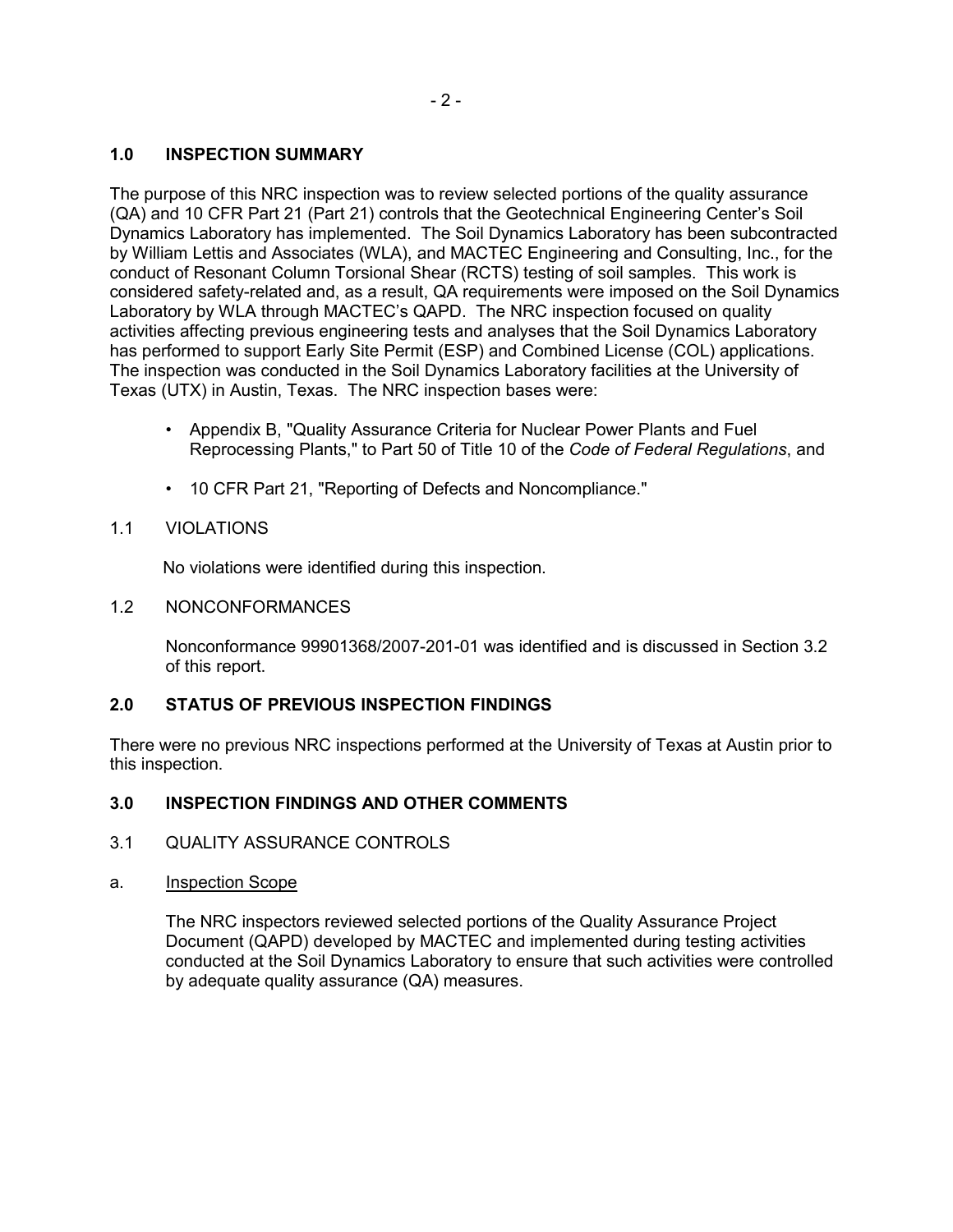#### b. Observations and Findings

William Lettis and Associates (WLA) subcontracted with the Soil Dynamics Laboratory for the conduct of Resonant Column Torsional Shear (RCTS) tests. This work is considered safety-related, and QA requirements were imposed on the Soil Dynamics Laboratory by WLA. Because the Soil Dynamics Laboratory does not possess a quality assurance program that complies with the requirements of Appendix B, it was required to perform the work in accordance with MACTEC's QA program, as described by the MACTEC QAPD.

The NRC inspectors reviewed the MACTEC's QAPD, dated November 17, 2006. MACTEC developed this QAPD to provide guidance for the performance of RCTS testing. MACTEC included in its QAPD the project description, scope of work, requirements for project submittals including calibration records, digital photos, laboratory test results and data sheets, report forms, final data reports, and personnel qualification records. Additionally, the QAPD provided controls to ensure adequate staff qualification and training and availability of procedures for test activities. The QAPD imposed additional QA requirements as detailed in Subpart 2.20 of NQA-1-1994, titled "Quality Assurance Requirements for Subsurface Investigations for Nuclear Power Plants." The QAPD also stated that any discrepancy identified would be documented in a MACTEC Nonconformance and Corrective Action Report (NCAR) form.

The NRC inspectors reviewed Work Order No. 1, dated November 14, 2006, between WLA and UTX. This work order established the scope of work for the conduct of RCTS tests for the Bellefonte COL project. Exhibit B of this work order contained QA requirements for RCTS testing services. These requirements included the following: (1) implementation of the MACTEC's QA Program as outlined in the MACTEC's QAPD, (2) reporting of known or discovered discrepancies that may impact the validity of the work performed or data generated, (3) training and qualification requirements, (4) availability of calibration records with traceability to the National Institute of Standards and Technology (NIST), and availability for independent verification by MACTEC, (5) qualification and validation of software used in accordance with software QA procedures for the project, and (6) notification of any deficiencies discovered to MACTEC, and any corrective actions associated with such deficiencies.

The NRC inspectors also reviewed the "Technical Services Consulting Agreement," between MACTEC and the Soil Dynamics Laboratory director, dated August 31, 2006. This document provided the responsibilities of Dr. Kenneth H. Stokoe as an independent technical consultant for the review and approval of RCTS test results. The scope of work included analysis of data reports and reporting of final test results associated with the RCTS testing generated by the Soil Dynamics Laboratory. Specifically, Dr. Stokoe performed the review of data associated with the RCTS test, and utilized his engineering judgment to interpret and approve the final report that was issued to MACTEC. The agreement included QA requirements applicable to the scope of the activities described. These requirements included the reporting of known or discovered discrepancies that may impact the validity of the work performed or data generated and notification of any deficiencies discovered directly to MACTEC.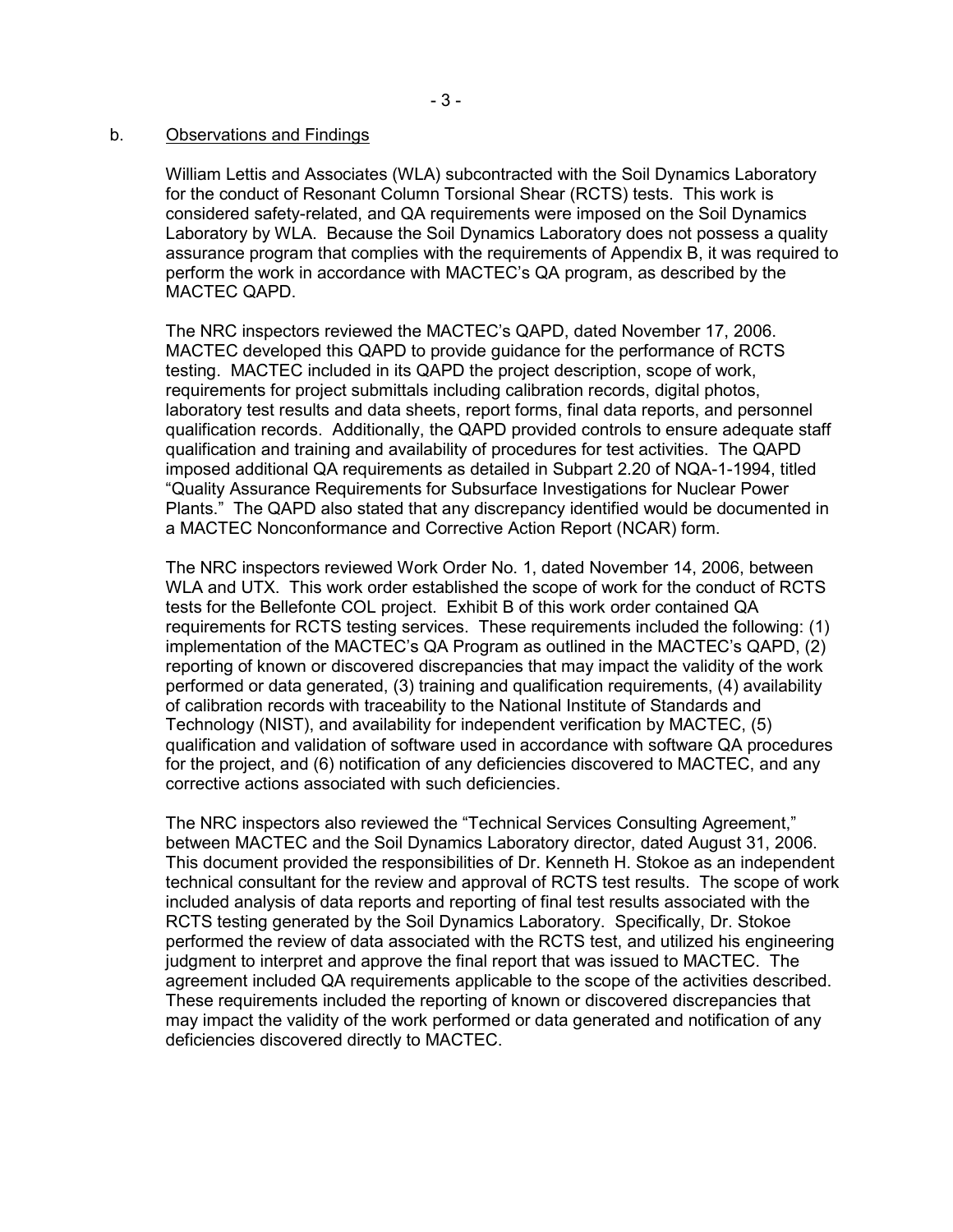The NRC inspectors inquired as to the controls implemented for the reporting of defects or failures to comply in accordance with 10 CFR Part 21. During discussions with the NRC inspectors, MACTEC's Project Manager stated that MACTEC retained responsibility for the reporting requirements of 10 CFR Part 21. As stated in the procurement document, UTX is required to notify MACTEC of known discovered discrepancies that may impact the validity of the work performed or the data generated such that MACTEC may determine if reporting is required. In reviewing MACTEC project documents and records, the NRC inspectors confirmed that MACTEC conducted surveillances throughout the length of the procured services to ensure that test activities were conducted in accordance with MACTEC's QA Manual and MACTEC's QA Project Documents. In addition, the NRC inspectors confirmed that MACTEC provided training modules to indoctrinate lab personnel of the requirements of 10 CFR Part 21. The NRC inspectors held discussions with the laboratory director and MACTEC personnel and asked whether MACTEC had performed an evaluation of deviations identified during the testing of soil samples. After such discussions, the NRC inspectors learned that MACTEC had determined that no potential Part 21 issues existed concerning activities performed by the Soil Dynamics Laboratory.

#### c. Conclusions

The NRC inspectors concluded that the QA program controls provided by MACTEC in its QAPD are consistent with the regulatory requirements of Appendix B to 10 CFR Part 50. Based on the limited sample reviewed, the NRC inspectors also determined that procedures developed by the Soil Dynamics Laboratory were being effectively implemented to ensure the integrity and reliability of site geological test data. The NRC inspectors did not identify any issues in this area.

#### 3.2 TEST CONTROL

#### a. Inspection Scope

The NRC inspectors reviewed the process used at the Soil Dynamics Laboratory for the planning and conduct of tests and processing of data. The NRC inspectors held discussions with facility personnel, and reviewed RCTS test methodology documentation, RCTS test procedures, and test records documentation to ensure that test activities were adequately controlled.

#### b. Observations and Findings

# b.1 RCTS Test Methodology and Test Procedures

As required by the regulations, all ESP and COL applications need to include site seismic response analysis, the site-specific ground motion response spectrum (GMRS) and soil structure interaction (SSI) analysis, which use subsurface materials shear modulus degradation and damping ratio curves as inputs. Since the development of shear modulus degradation and damping ratio curves requires determination of dynamic shear modulus and damping ratio properties as function of shear strain level for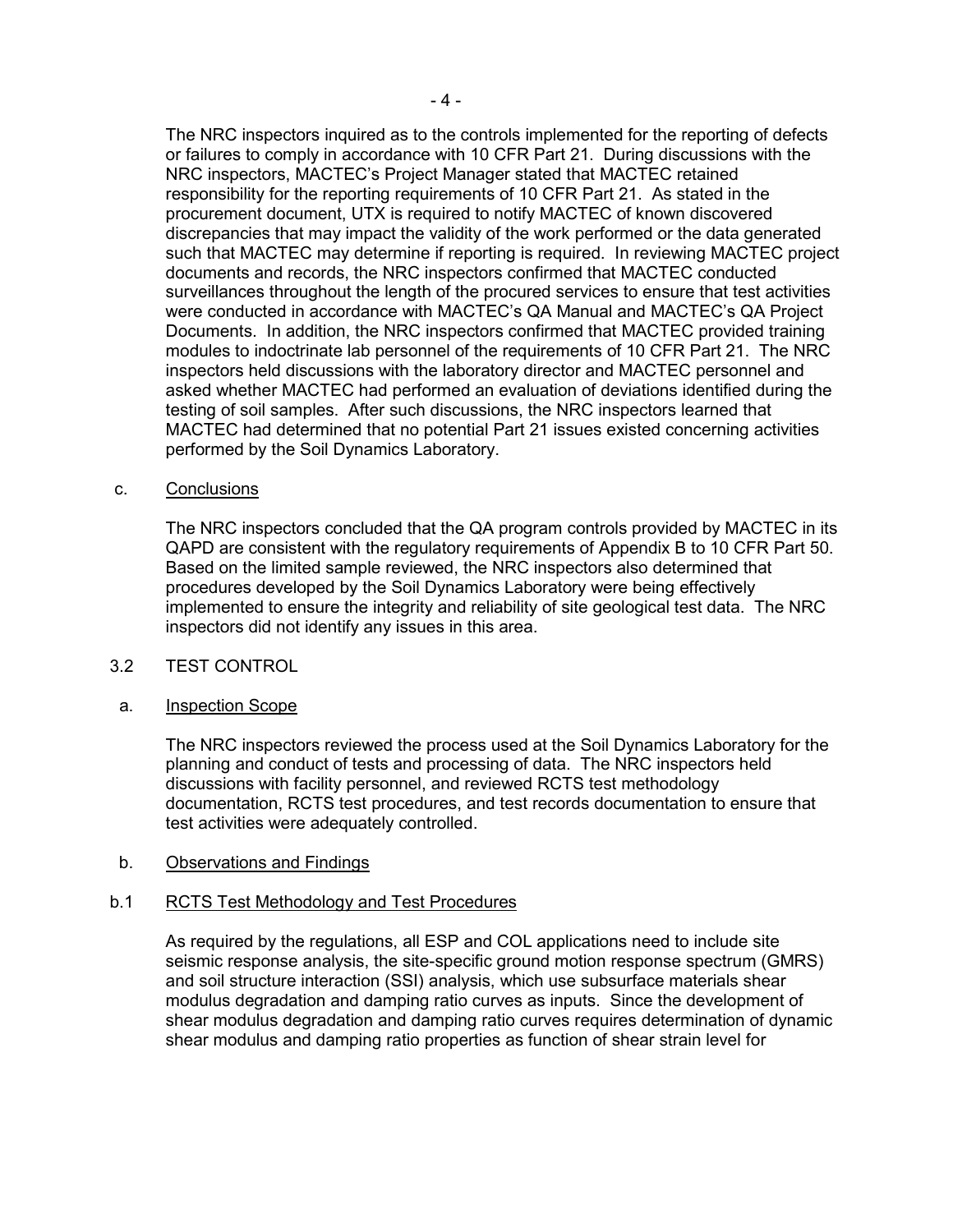subsurface materials, it is essential that the test system and procedure are adequate to ensure high quality test results.

The NRC inspectors reviewed the test methodology implemented by the Soil Dynamics Laboratory to verify conformance with specified requirements. Technical procedure GR06-4, "Test Procedures and Calibration Documentation Associated with the RCTS and URC Tests at the University of Texas at Austin," dated April 25, 2006, contained the theoretical background and calibration and test procedures associated with the RCTS, and the description of the unconfined, free, resonant column (URC) test method. This technical procedure was developed by the Soil Dynamics Laboratory for the conduct of RCTS testing. The NRC inspectors found that this technical procedure is more comprehensive when compared with the industry standard currently utilized to determine the behavior of soils, ASTM D 4015-92 "Standard Test Methods for Modulus and Damping of Soils by the Resonant-Column Method." In a presentation to the NRC staff, the laboratory director presented detailed information regarding the theoretical background, test apparatus, procedures and data analysis of RCTS tests, based on the GR06-4 technical procedure. The NRC inspectors learned that RCTS tests have a solid theoretical basis on applying dynamic loading at varying frequencies to soil and rock column specimens up to 0.2% strain levels to determine the dynamic properties of soils and rocks. Outputs from the tests include important geotechnical parameters such as resonant frequency, dynamic shear wave velocity, shear modulus and damping ratio.

The NRC inspectors reviewed work instructions provided by WLA to the Soil Dynamics Laboratory. These instructions contained additional requirements for the RCTS lab testing of soil samples. Requirements imposed by WLA included specific confining pressure values for testing, specific sample depth, extruding, and confirmation of sample suitability. The NRC inspectors also reviewed several procedures used to perform overall system checks. The NRC inspectors reviewed a calibration procedure titled "Equipment-Generated Damping for TS Testing." This calibration test is performed using reference metal standards with negligible amounts of damping (less than 0.05%). The results of the test supply information on the equipment generated damping that is accounted for within the actual test results. Additionally, the NRC inspectors reviewed the procedure titled "Overall System Check Procedure." This procedure is performed to ensure that the RCTS test equipment is properly calibrated and setup by testing the standards and verifying that the results are consistent with historical calibration information. Prior to initiation of the actual test, the test setup is controlled via use of a checklist titled "Checklist for Setting up an Intact Soil Specimen for RCTS Testing." This checklist describes in detail the steps for preparation of the specimen and assembling the test cell.

#### b.2 Sample Handling and Control

The NRC inspectors reviewed a sample of test result forms used by the test performer to record pertinent information about the test sample prior to the testing. Test result forms included information regarding water content determination and sample dimensional data. In addition, the NRC staff reviewed set-up checklists, specimen data sheets, and chain of custody forms for the Bellefonte COL project. The NRC inspectors learned that samples were removed from the site and transported to UTX at Austin for dynamic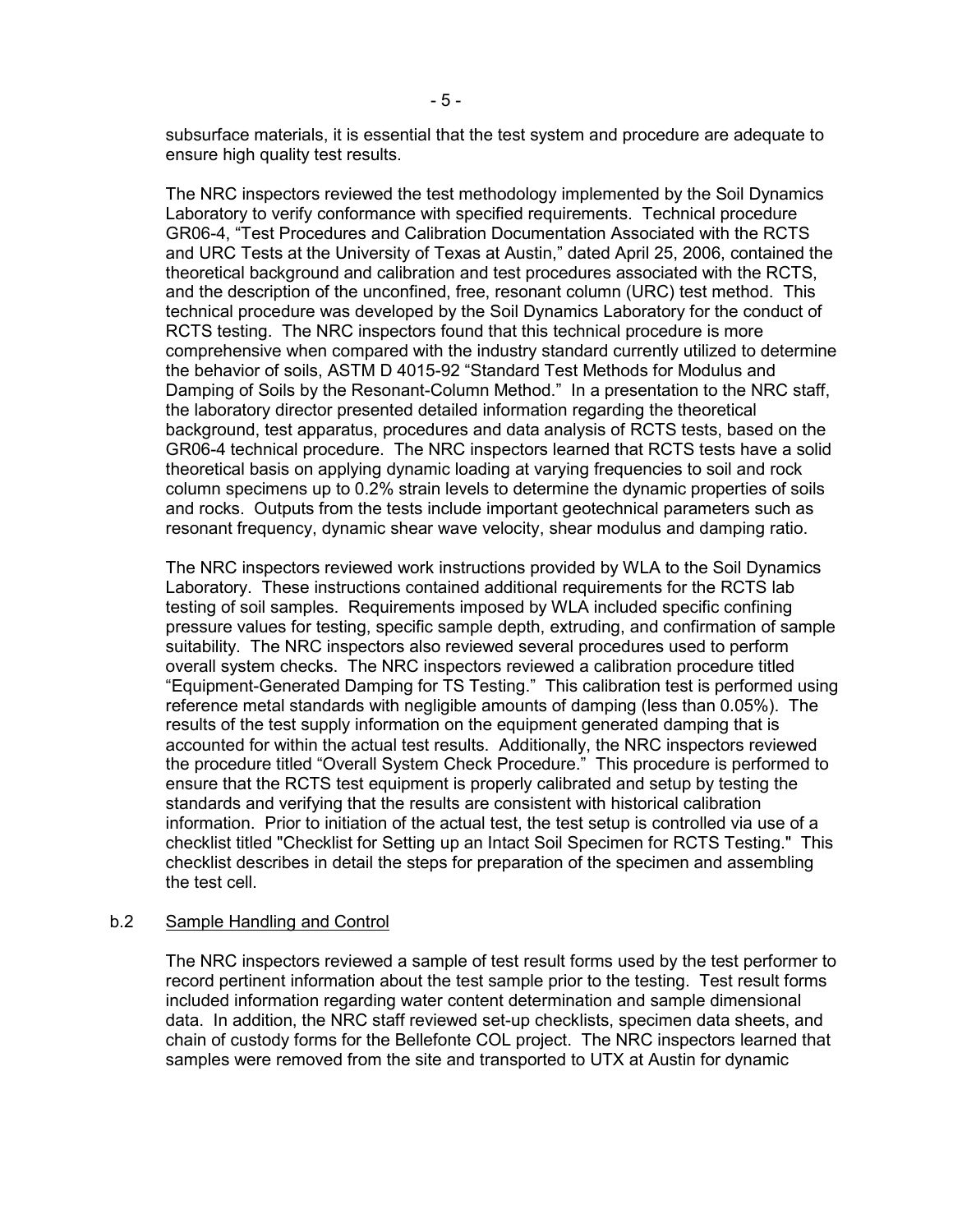testing, and received and verified by laboratory personnel. These samples were subdivided, or "carved," and returned to the storage area. The subdivided samples were utilized for RCTS testing as denoted in the chain of custody record. After testing was completed, the samples were returned to the storage area until MACTEC requests their delivery, in accordance with contractual requirements. Samples are then sorted and placed in boxes suitably labeled for the client and project. For the Bellefonte project, the NRC inspectors confirmed that these activities were documented in chain of custody forms.

The NRC inspectors reviewed chain of custody records from MACTEC and associated with samples taken in the field and delivered to the Soil Dynamics Laboratory for testing. These records contained information such as sample ID, sample type, responsible technician, date of sample, and necessary signature of receipt and relinquishing. The chain of custody forms identified each boring by sample, provided information regarding how the sample was subdivided, and all actions taken on the sample such as cutting, carving, handling within the lab, status of the RCTS apparatus, and testing performed (e.g., fixed-free).

#### b.3 Observation of Laboratory Testing Activities

The NRC inspectors and technical staff toured the Soil Dynamics Laboratory to observe equipment and soil samples that are maintained in the facility. The NRC inspectors observed an RCTS test in progress for the Yucca Mountain project. During interviews with laboratory personnel, the NRC inspectors confirmed the use of instructions and procedures for the activities conducted. In addition, laboratory personnel provided detailed information related to the testing being conducted.

The NRC inspectors reviewed a sample of checklists utilized for setting up intact soil specimens for RCTS testing, and checklists for RCTS test procedures (for low-amplitude RC test procedure, high-amplitude RC test procedure, and torsional shear test procedure), that are used for the test of soil samples. Data and results tables are generated by a computer and include sample information (diameter, height, weight, water content,) as well as test cell information and confining pressure. During laboratory walkdowns, the NRC inspectors observed that the test facility housekeeping was adequate. Tests are typically conducted by two senior graduate research assistants, one responsible for test preparation and setup, and the other responsible for test result documentation. Additional graduate students may observe as part of training.

During the tour of the laboratory facilities, the NRC inspectors inquired for information regarding temperature and moisture controls in the laboratory. As required in the MACTEC's QAPD, the laboratory was required to maintain temperature controls for undisturbed soil samples. This requirement is specified in Subpart 2.20 of NQA-1-1994, "Quality Assurance Requirements for Subsurface Investigations for Nuclear Power Plants." Specifically, undisturbed samples shall be stored in a controlled environment in which the ambient temperature and humidity are maintained at predetermined levels. After discussions with the laboratory director, the NRC inspectors confirmed that moisture and temperature controls are not monitored in the laboratory. The laboratory is climate-controlled, but a record of temperature and humidity is not maintained. The NRC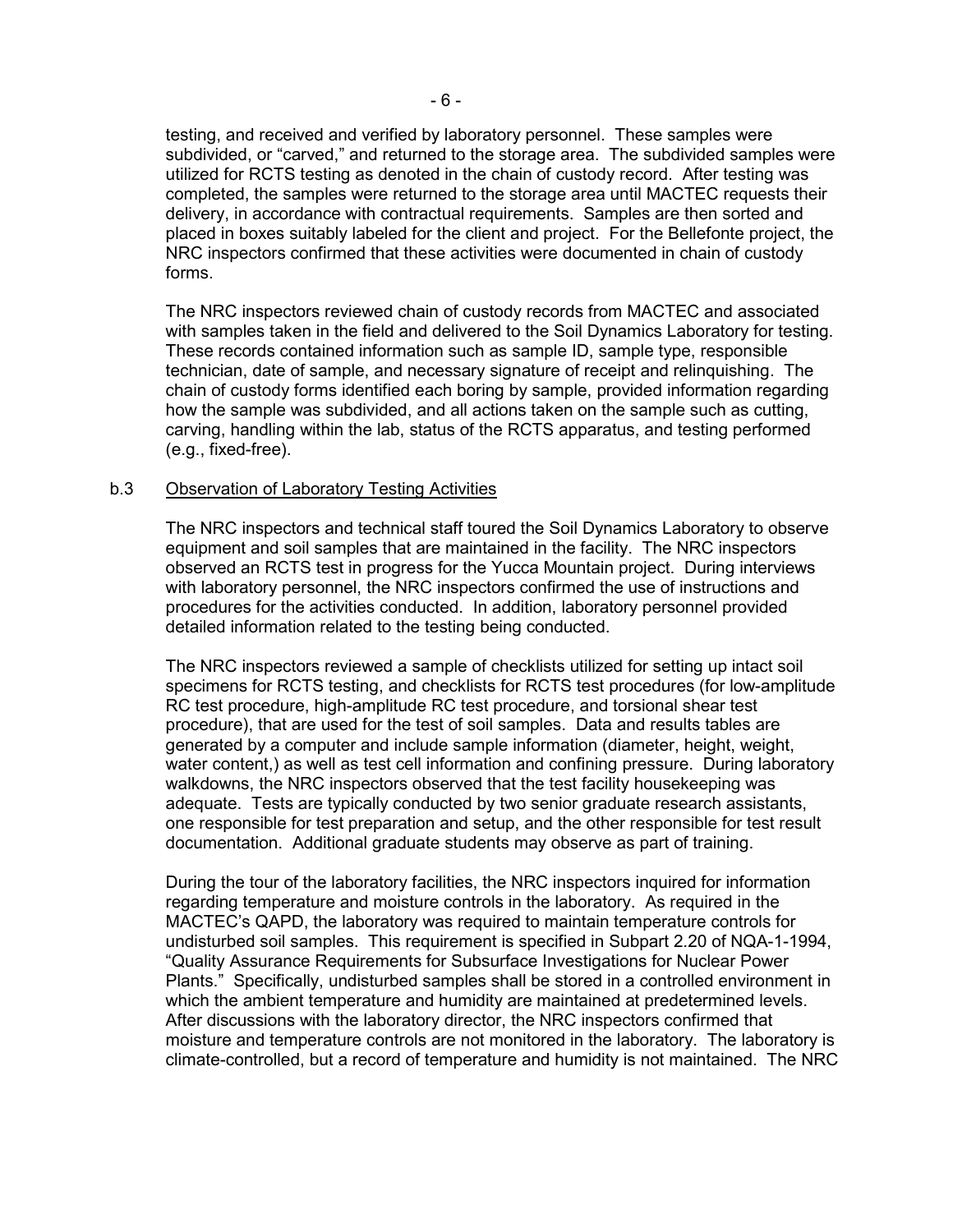inspectors determined that the absence of temperature controls in the laboratory is a nonconformance to the requirements imposed on the Soil Dynamics Laboratory by WLA and MACTEC. This issue has been identified as Nonconformance 99901368/2007-201- 01.

#### c. Conclusions

Except for the issue identified in Nonconformance 99901368/2007-201-01, the NRC inspectors concluded that the test control program requirements provided by MACTEC and utilized by the Soil Dynamics Laboratory are consistent with the regulatory requirements of Criterion XI of Appendix B to 10 CFR Part 50. Based on the limited sample reviewed, the NRC inspectors also determined that the Soil Dynamics Laboratory's procedures in this area are being effectively implemented to ensure the integrity and reliability of site geological test results.

#### 3.3 MEASURING AND TEST EQUIPMENT (M&TE)

#### a. Inspection Scope

The NRC inspectors reviewed procedures governing the calibration of test equipment and testing instrumentation utilized in the Soil Dynamics Laboratory. The NRC inspectors also reviewed test equipment and testing instrumentation calibration records, and discussed the calibration process with laboratory personnel to ensure that M&TE utilized for testing activities was adequately controlled.

#### b. Observations and Findings

The NRC inspectors reviewed the Soil Dynamics Laboratory's calibration procedures associated with the RCTS test equipment, and reviewed requirements and responsibilities for the control of M&TE. The NRC inspectors reviewed GR06-4, "Test Procedures and Calibration Documentation Associated with the RCTS and URC Tests at the University of Texas at Austin," Revision 0. This technical procedure contains requirements for calibration of the RCST test equipment. The NRC inspectors learned that a known, intrinsic metal sample is used to calibrate the RCTS test apparatus. These metal specimens are made of brass and aluminum tubes and are tested to obtain different resonant frequencies. Comparisons are made between theoretical solutions and test results for those metal specimens to ensure that the test apparatus is working properly. In addition, test results are reviewed and approved by the laboratory director before reporting. During discussions with MACTEC and laboratory personnel, the NRC inspectors confirmed that MACTEC conducted multiple surveillances to verify RCTS test equipment adequacy prior to the start of the testing of soil samples for the COL projects.

The NRC inspectors reviewed a sample of the instrumentation and test equipment calibration records for a range of instrument types, including the following:

- HP function generator, control number 2141A02471, calibrated on 7/27/07.
- HP universal counter, control number 2350A00797, calibrated on 7/27/07.
- Nicolet Oscilloscope, control number UT337671, calibrated on 7/21/07.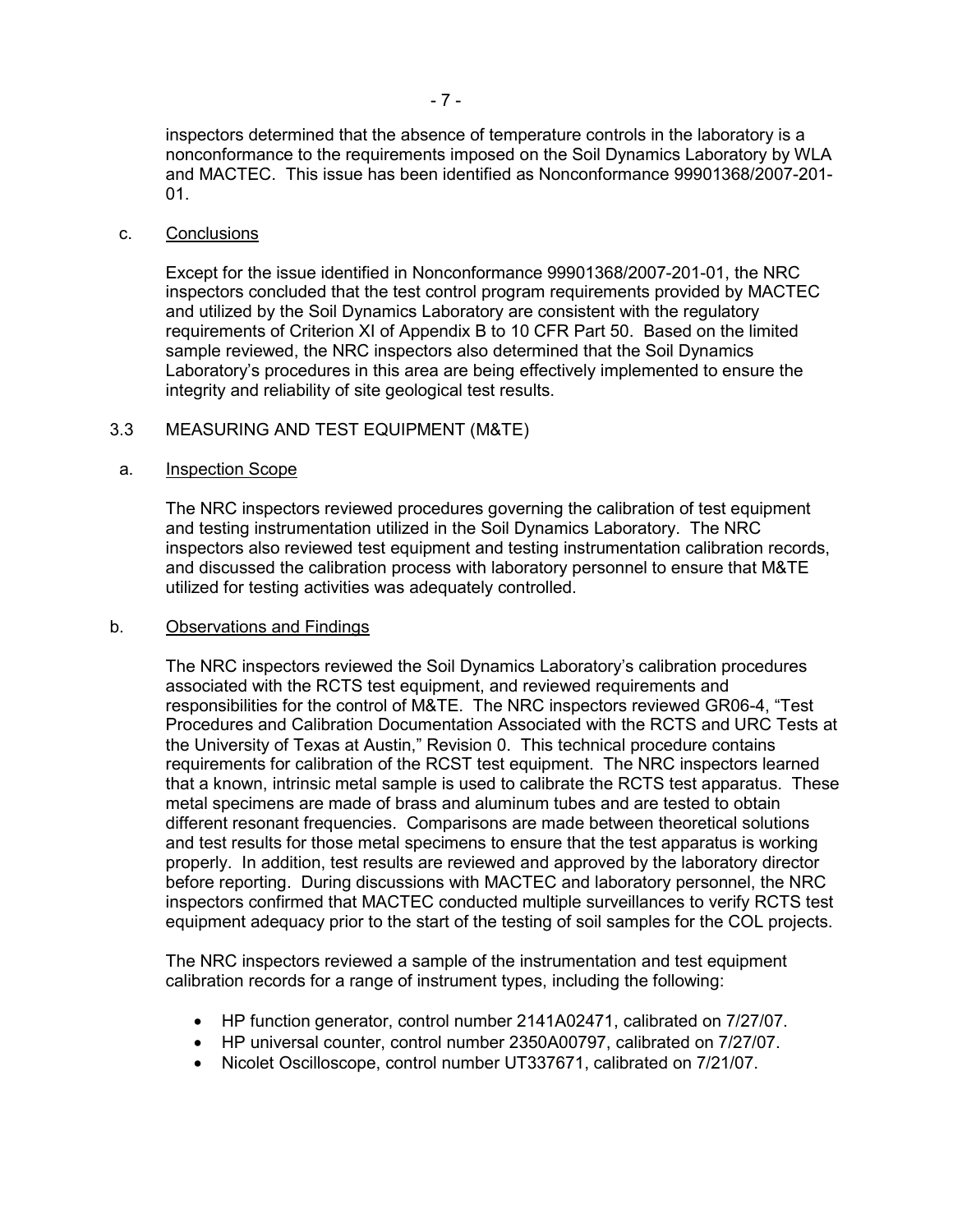- Columbia linear variable transducer, model SH-200-S3R LVDT, control number 77002, calibrated on 07/27/07.
- Brown and Sharpe micrometer, control number 2, calibrated on 7/29/07.
- Bently NV Proximeter, control number FebGl06076 (4-R), calibrated on 7/30/07.

The NRC inspectors verified that the M&TE examined contained unique identification marks or tags, and records were available for review. The NRC inspectors also reviewed a sample of test data sheets to verify that test equipment utilized and calibration activity were identified on the test records. The NRC inspectors confirmed that M&TE utilized in the laboratory was calibrated using procedures traceable to known industry standards. Calibration records indicated the calibration procedure to be used and the applicable National Institute of Standards and Technology (NIST) traceable reference equipment used in the calibration. The calibration records sampled by he NRC inspectors were appropriately signed, independently verified by a laboratory technician, and subsequently checked by the laboratory director. Calibration data was adequately documented on each calibration record and included actual readings, tolerance, and pass/fail notation. The NRC inspectors sampled the calibration log records for several instruments to verify that the instruments were calibrated within the required periodicity.

The NRC inspectors requested information regarding software controls for computer programs utilized for test calculations. The NRC inspectors learned that software and data acquisition systems are checked by using hand calculations at the time of the initial use of the test apparatus. Additionally, each computer program automatically generates a hard-copy output every time when a test is performed, and such output is maintained as a project record with chain of custody forms. The NRC inspectors also reviewed the user's guide utilized to input all data required to run the RCTS test. This procedure provides graphical representations of the required steps to enter data and perform the system configuration.

In general, the NRC inspectors found the calibration records to be complete and that calibration activities were conducted in accordance with the QAPD periodicity requirements.

#### c. Conclusions

The NRC inspectors concluded that M&TE program requirements imposed by MACTEC and utilized by the Soil Dynamics Laboratory are consistent with the regulatory requirements of Criterion XII of Appendix B to 10 CFR Part 50. Based on the limited sample reviewed, the NRC inspectors also determined that the procedures developed by the Soil Dynamics Laboratory in this area are being effectively implemented to ensure the integrity and reliability of site geological test results. The NRC inspectors did not identify any issues in this area.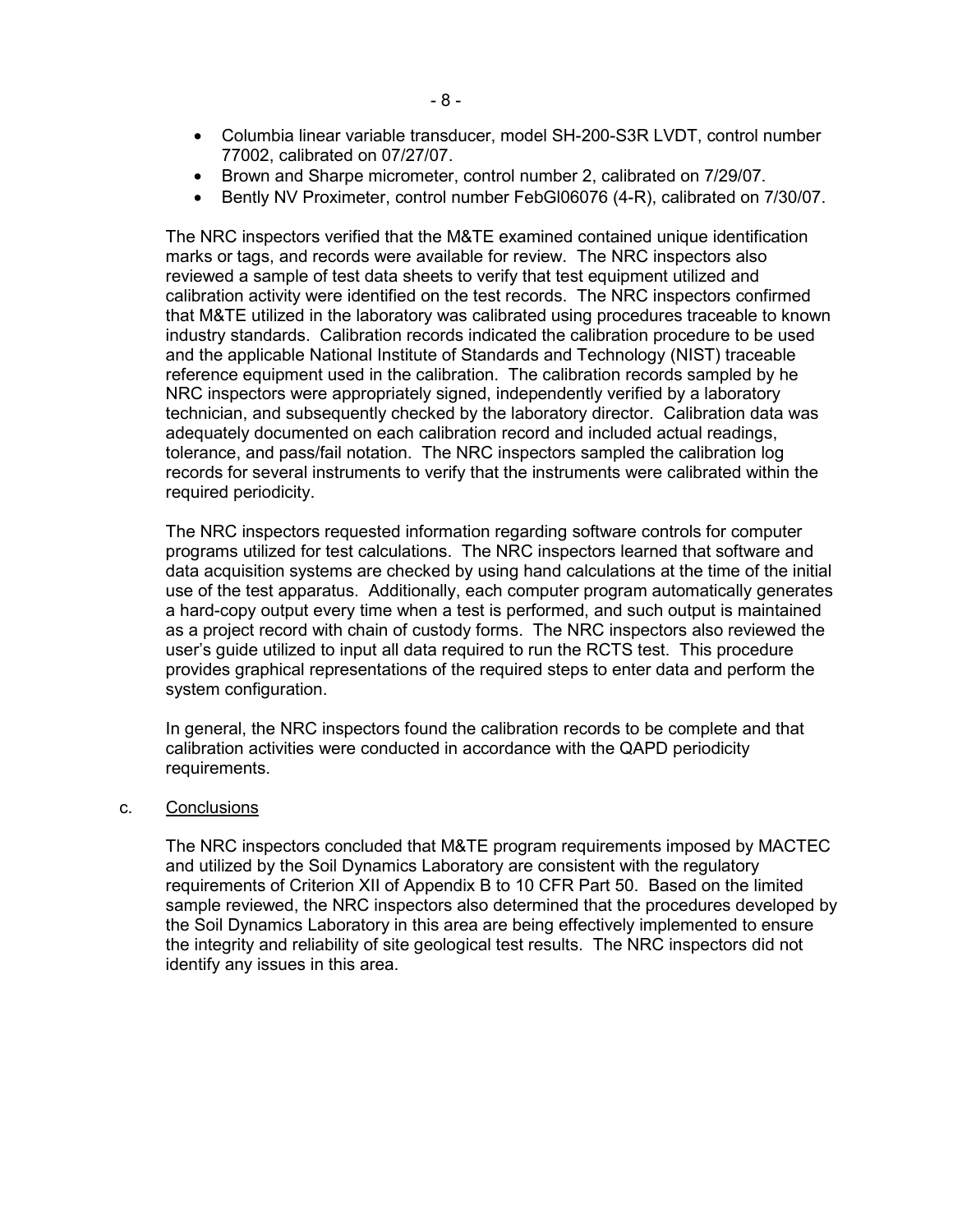### 3.4 AUDIT AND SURVEILLANCE ACTIVITIES

#### a. Inspection Scope

The NRC inspectors reviewed a representative sample of audits and surveillances conducted by MACTEC and used to determine the effective implementation of QA controls during testing activities conducted at the Soil Dynamics Laboratory.

#### b. Observations and Findings

The NRC inspectors reviewed a sample of audit and surveillances conducted by MACTEC to verify that Soil Dynamics Laboratory personnel were performing activities in accordance with applicable standards and procurement documents. The NRC inspectors reviewed audit number UT-06, performed by MACTEC during August 20-21, 2006. This audit evaluated the implementation of QA Manual requirements related to activities performed by the Soil Dynamics Laboratory. The activities audited included: (1) capability to meet technical and quality requirements of testing, (2) order entry, (3) indoctrination and training, (4) handling, storage and shipping, (5) test and inspection, (6) software QA, (7) calibration, (8) nonconformance/corrective action, and (9) record retention requirements. No findings were identified, however, several suggestions were offered by the audit leader. The audit report reviewed adequately identified objective acceptance criteria for each area reviewed by MACTEC.

The NRC inspectors also reviewed several surveillance reports performed by MACTEC on the following dates: September 28, 2006; December 8, 2006; June 4-5, 2007; and July 7, 2007. These surveillances verified adequate performance of RCTS tests, and covered areas such as sample control, contract review, work instructions, procedures, sample trimming, testing, M&TE calibration, and reporting. The surveillances concluded that, in general, the project was being conducted in accordance with established processes and procedures.

#### c. Conclusions

The NRC inspectors concluded that the audits and surveillances conducted by MACTEC were of sufficient scope and depth, and consistent with the regulatory requirements of Criterion XVIII of Appendix B to 10 CFR Part 50. Based on the limited sample reviewed, the NRC inspectors also determined that these audits and surveillances provided objective evidence of the effective implementation of QA controls by the Soil Dynamics Laboratory. The NRC inspectors did not identify any issues in this area.

#### 3.5 RECORD CONTROL

#### a. Inspection Scope

The NRC inspectors reviewed record control and retention requirements in the MACTEC QAPD and assessed the Soil Dynamics Laboratory's document control process to verify that quality records were appropriately stored and maintained.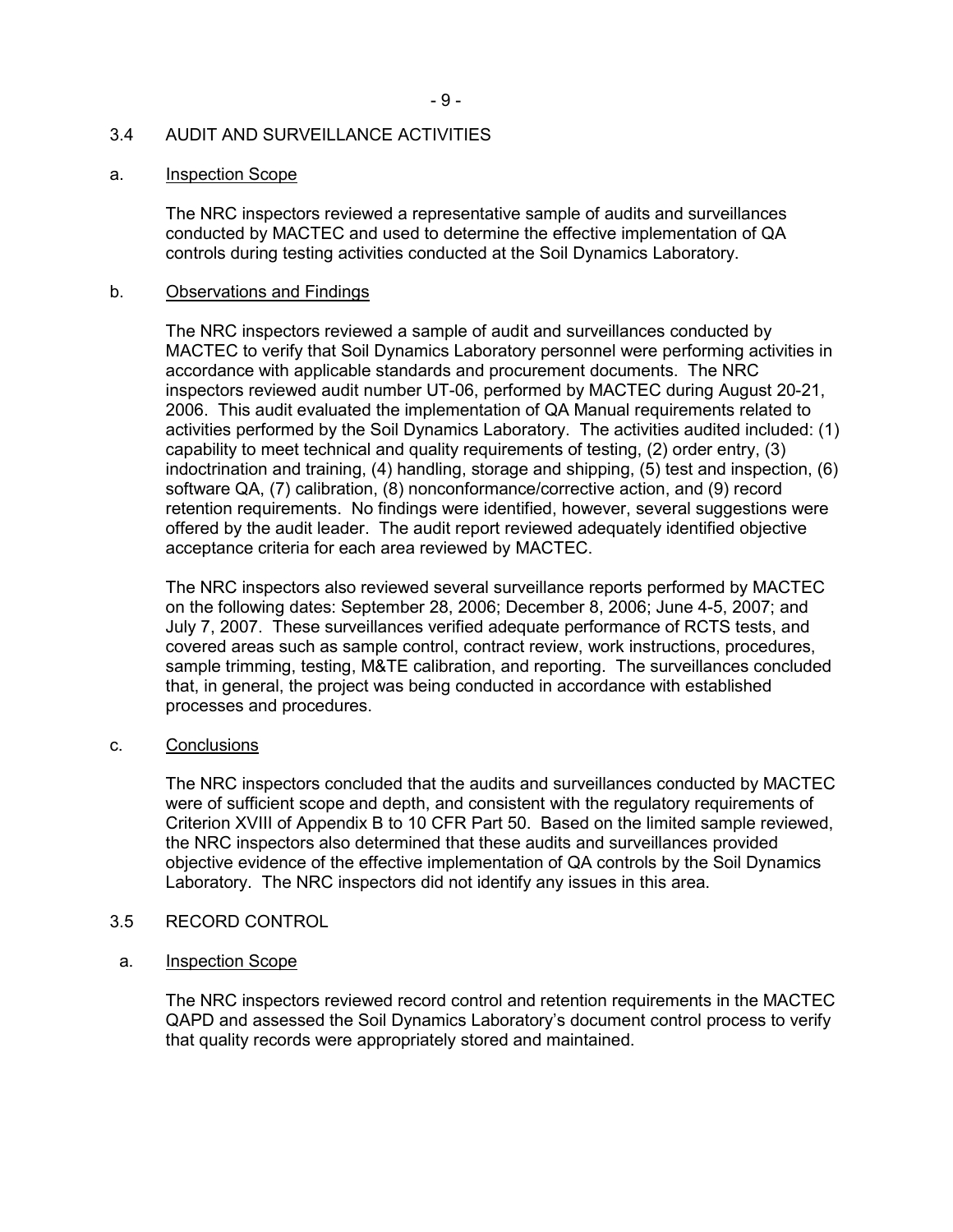## b. Observations and Findings

As detailed in other sections of this inspection report, the NRC inspectors reviewed a sample of test instructions, test data reports, qualification records, and calibration records to ensure that activities conducted in the Soil Dynamics Laboratory were adequately documented. For all the records reviewed, the NRC inspectors confirmed that the records were legible, traceable to the particular activity, and adequately protected. Also, controlled documents such as test records and calibration records were reviewed and approved in accordance with QA requirements for such records. The NRC inspectors verified that QA documents were adequately stored to prevent deterioration, environmental effects, damage, and loss. During discussions with laboratory personnel, the NRC inspectors confirmed that QA records are stored in binders within a fireproof storage safe with access control requirements, as required in the QAPD.

#### c. Conclusions

The NRC inspectors concluded that record control requirements imposed by MACTEC and utilized by the Soil Dynamics Laboratory are consistent with the regulatory requirements of Criterion XVII of Appendix B to 10 CFR Part 50. Based on the limited sample reviewed, the NRC inspectors also determined that the procedures developed by the Soil Dynamics Laboratory in this area are being effectively implemented to ensure that records of quality-related activities are properly maintained and stored. The NRC inspectors did not identify any issues in this area.

## 3.6 TRAINING AND QUALIFICATION OF PERSONNEL

#### a. Inspection Scope

The NRC inspectors reviewed training and qualification requirements and records for QA personnel and discussed the training process with cognizant laboratory personnel to ensure individuals performing test activities were adequately trained.

#### b. Observations and Findings

The NRC inspectors reviewed a training checklist and associated documentation for a training session conducted by MACTEC on August 21-22, 2006. The purpose of this training session was to discuss QA requirements for RCTS tests, as required in MACTEC's QAPD. The NRC inspectors reviewed the training scope and noted that it covered calibration, sample control, document control, test reporting, test performance, classification of samples, QAPD requirements, QA compliance in accordance with MACTEC's QA Manual, and reporting of defects in accordance with 10 CFR Part 21 requirements. The NRC inspectors confirmed that qualification checklists were signed by the respective individual, the MACTEC representative, and the laboratory director.

The NRC inspectors learned that an on-the-job training effort is in place in which graduate students conduct RCTS testing as part of the qualification process under the supervision of qualified, experienced graduate students. The NRC inspectors also learned that the laboratory director pre-selects these graduate student trainees based on